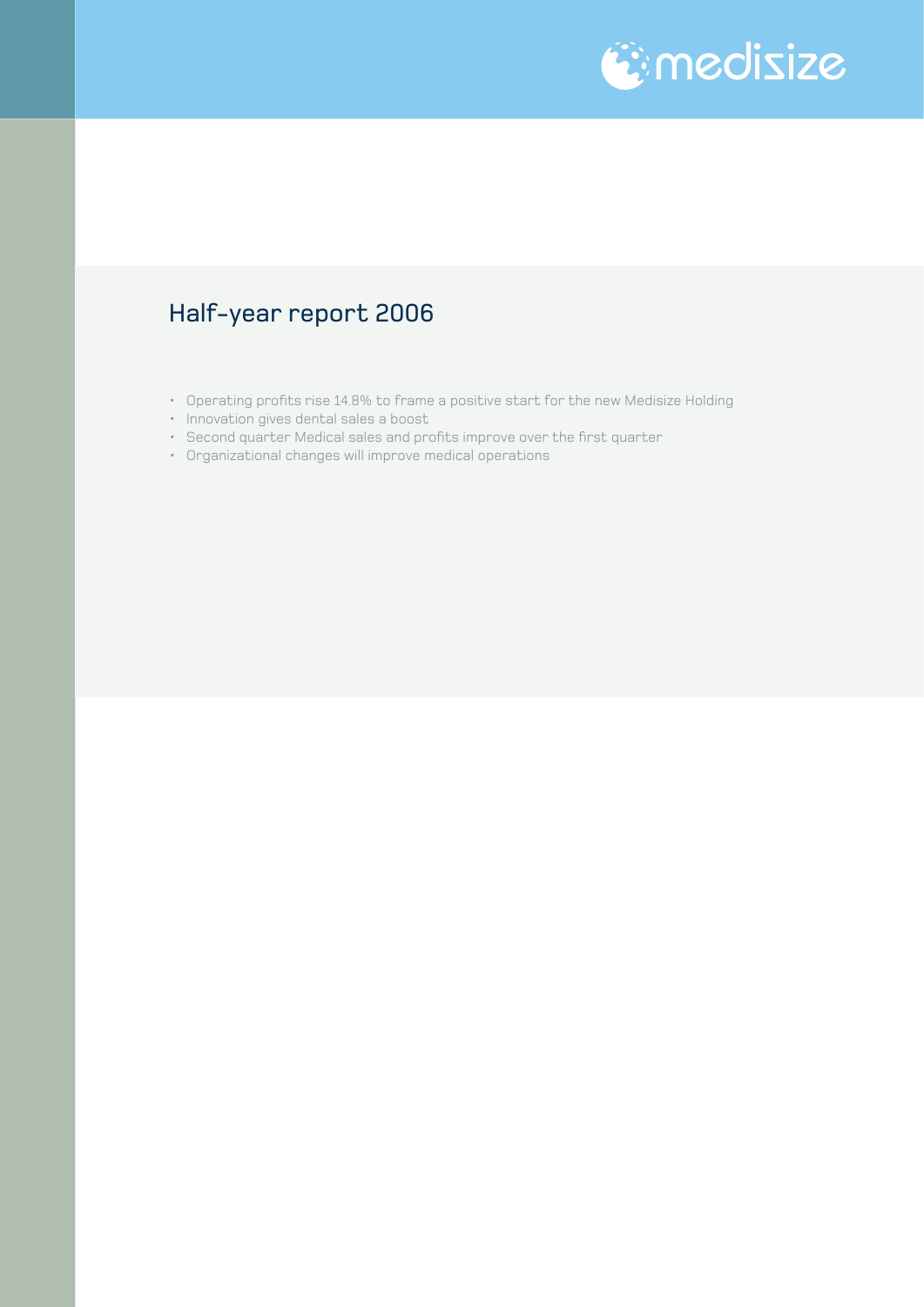### Half-year report 2006

Medisize Holding AG shareholders should be encouraged by the new company's first half-year results. In the face of the numerous distractions of becoming a newly listed independent company on SWX Swiss Exchange, as well as setting up an autonomous management structure, Medisize Holding AG has performed well.

Medisize Group sales were up by 4.3% to CHF 127.6 million during the first half of the year. Operating profit (EBIT) rose by 14.8% to CHF 14.7 million despite significant increases in the cost of petroleumbased raw materials in the medical sector. The first six months generated a net profit of CHF 10.1 million. Effectively, this means that Medisize operations are in line with expectations. The Medisize dental business provided a solid and appealing performance by out-performing the dental market as a whole.

Notwithstanding a slower than expected first quarter, the Medisize medical business unit regained momentum during the second quarter. Ireland suffered from raw material quality issues that reduced productivity and directly impacted sales and profit margins for the first quarter. Fortunately, the Irish Medisize medical business unit's significant performance improvement during the second quarter demonstrates that these issues are now behind us.

For the entire year, Medisize is confident of achieving CHF 260 million in sales as well as the targeted EBIT of CHF 32.5 million.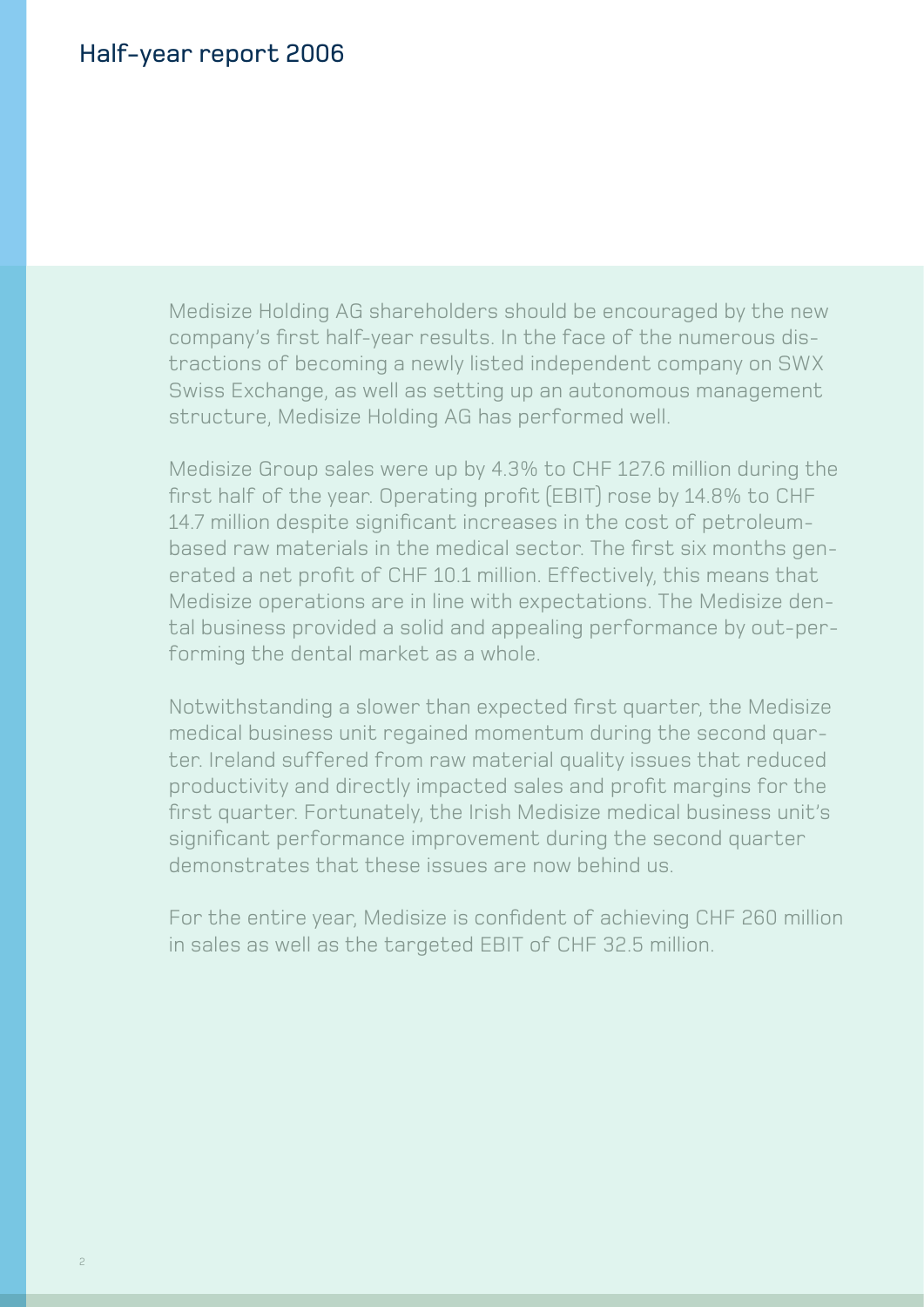Intensive preparations were already under way last year for the planned division of the former Gurit-Heberlein Group into two independent companies, although it was only at the Annual General Meeting on 12 April 2006 that the move was sanctioned. This meant that the former Health Care Division of Gurit-Heberlein was able to start the new year under the banner of Medisize Holding AG, which was founded on 13 December 2005. Jerry Sullivan, who was responsible for Gurit-Heberlein's dental operations under the old organization, took over as CEO of the entire Group from the start of the year. Dr. Hans Grüter will become CFO as of September 1, 2006.

### Auspicious transition to independence

The creation of a company geared specifically to the health care market like Medisize Holding AG and the establishment of an independent organizational and management structure have required more attention from the operative management team than initially expected. Nevertheless, the main focus has remained on day-to-day operations. During the first half of the year, Medisize Holding AG companies generated sales of CHF 127.6 million. Compared to the figures for the same period last year, this represents an increase of 4.3%. An EBIT of CHF 14.7 million for the first half of 2006 produced an EBIT margin of 11.5% compared to an EBIT margin of 10.5 % for the first six months of 2005. This represents a 9.5% improvement in the EBIT margin over the prior year. During the first six months of this year, the new Medisize Group posted a net profit of CHF 10.1 million, or CHF 2.15 per standard registered share. Starting with the opening balance sheet on 1.1.2006, the balance sheet at the end of the first halfyear reflects the business development during the first half-year. Assets increased from CHF 254 million to CHF 256 million. Liabilities were reduced by some CHF 4 million to CHF 118.6 million, whereas the shareholder's equity increased from CHF 131.4 million to CHF 137.6 million reflecting the net profit for the period and the change in treasury stock (see also Shareholder's Equity on page 10). Medisize generated a solid free cash flow of CHF 9.3 million during the first half-year.

#### Medisize dental business outperformed the overall dental market

During the traditionally weaker first half of the year, the dental sector reported encouraging sales and EBIT. Worldwide, the dental market addressed by Medisize grows by about 5% annually. The dental business, which accounts for over 60% of Group sales, posted an overall sales growth of over 10% over the first half of 2005. This success can be attributed to the Coltène/Whaledent's enormously innovative approach and its timely decision to concentrate on new market trends. At 5%, growth in the saturated North American market equalled the international figure. This was despite the consolidation that has been taking place in dental wholesaling for some years now, and led to further inventory drawdowns across the industry. In spite of this evolving market place, Medisize dental operations even managed to outperform the market as a whole. This has proven to be particularly true in Europe.

The upshot of this was that during the first half of 2006, Medisize reported a more than 10% increase in its dental business in Germany, an important market that had slid back markedly last year in the wake of new health legislation. New regulations that came into force in the UK in April 2006 will also depress volume slightly. Nevertheless, Medisize has still managed to post an impressive increase in dental sales and, with a range of high-quality and aesthetically demanding dental restoration products, is already well positioned in the increasingly important private sector. France, the third large European market, remains hotly contested but Medisize succeeded in maintaining sales at the same level as last year.

### Symposia: successful marketing instruments

Substantially higher sales results than in the same period last year were also reported by the smaller countries of Southern, Central and Eastern Europe and the Baltic States, but also by markets in Africa and the Middle East that are managed from Europe. Business in Latin America was likewise positive. In the latter market, the Latin American Opinion Leader Meeting organized every three years by Coltène/Whaledent provided additional stimulus: 150 of Latin America's top dental specialists met together for a week in May in Cancun, Mexico, where they had ample opportunity to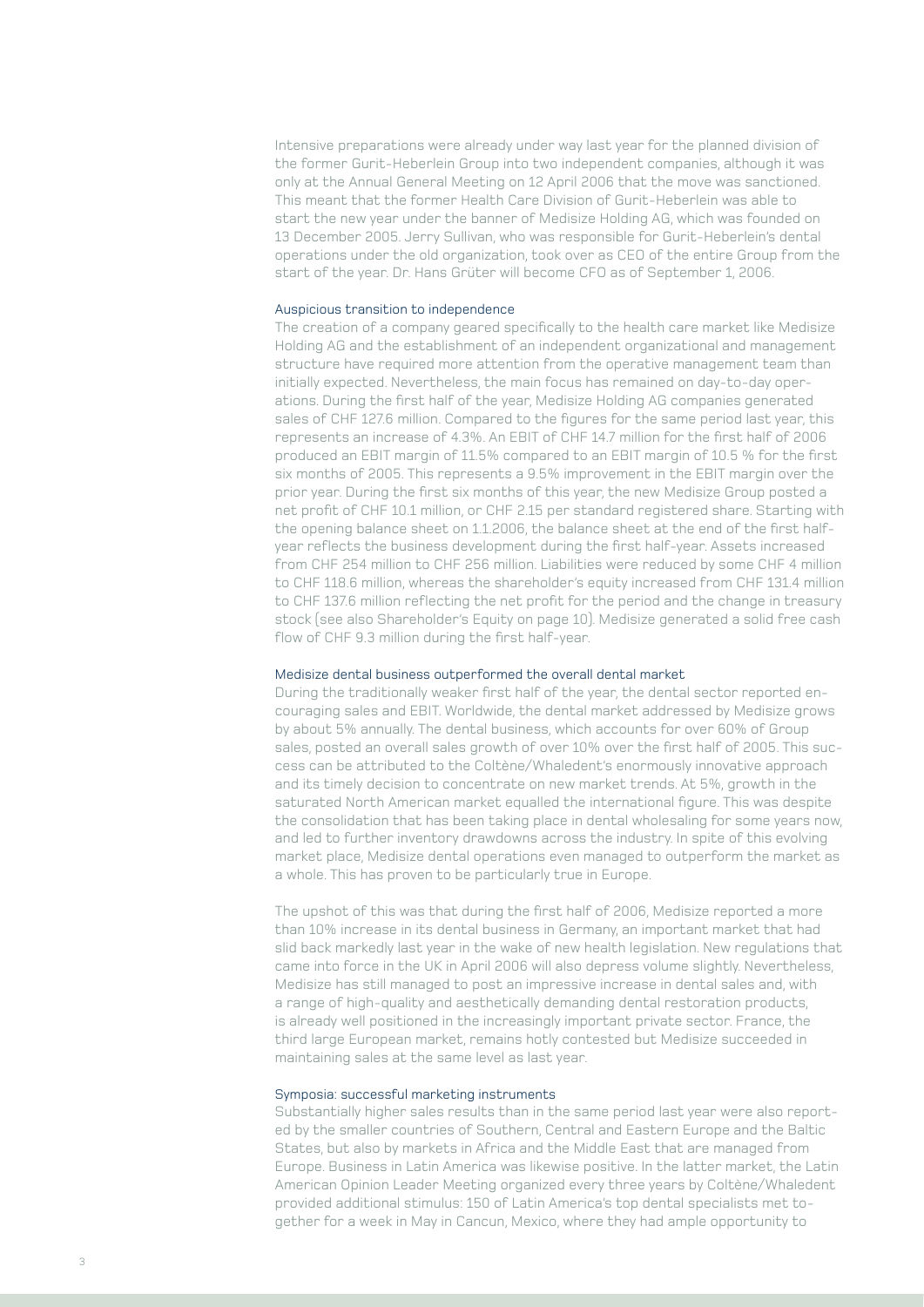### Half-year report 2006

familiarize themselves with the company's products. Also in May, Coltène/Whaledent invited leading European dental specialists and technicians to Montreux for its biennial Swiss Symposium.

Competition in East Asia has become much stiffer and all the major players are addressing the dental markets in the large conurbations in India and China. In addition, new state approval procedures and registration requirements for dental products have temporarily dampened growth. All the same, the region remains an important priority for Medisize's dental business.

### Innovation creates new product sales opportunities

Innovation remains the single most important growth driver. In February 2006, Coltène/Whaledent presented a range of new products at the world's most important dental fair, the Midwinter Meeting in Chicago, which found rapid acceptance by the market. SYNERGY® D6, a newly launched filling material, JET BLUE BITE™ and TempoSIL™, temporary cement released last year, are already some of the company's most important generators of revenue. SYNERGY® D6, a nanohybrid composite filling material, combines the ease of using a system consisting of just six dentine and two enamel colours with the natural coating principle of the tooth. Other properties such as low shrinkage, high-gloss polishability and high resistance to operating lights make it ideal for the needs of dental practitioners. JET BLUE BITE™, a bite registration material, is likewise a major advance for both dentist and patient. With a smooth whipped cream consistency, it is applied easily and precisely to the teeth. The patient can then close the upper and lower jaws without any form of resistance to produce a fast, accurate bite registration. After superfast setting, the impression can then be trimmed or cut easily, as required. The Coltène/Whaledent Group also reported major improvements in the consumables and hygienic materials sectors, while sales of precision-engineered pins tended to stagnate during the period under review.

#### Tougher competition for airway management products

The doctors' strike in Germany likewise left its mark on sales figures. The volume of anaesthetic and airway management products sold is closely linked to the number of operations carried out, and in Germany this has fallen off noticeably. Home care, on the other hand, another sector in which intensive efforts have been made, developed extremely well, as did sales of airway management products in the non-European markets, mainly the USA and Japan. In the second half of the year, following the testing and subsequent rollout of new respiratory therapy products, Medisize hopes to provide a new stimulus for sales in this stiffly competitive market.

### Stronger position as development and production partner

For some time now, there has been a noticeable trend towards outsourcing in the US medical and pharmaceutical sectors, and it is becoming increasingly important in Europe. In the first half of the year, Medisize medical put out its first tenders for entire product lines. In order to strengthen contacts with leading European companies, Medisize has taken on new sales representatives in Germany and the UK. Their job is to increase selected customers' awareness of the Medisize product and service portfolio. Additionally, to heighten the company's profile and gain a larger foothold in the US market, Medisize has demonstrated its expertise in development, industrialization, and production at important industry fairs in New York and Anaheim.

During the first half of the year, Medisize medical won a bid for the assembly, packaging, and sterilization of blood processing products for a Swiss company specializing in cytology, cell therapy, and transfusion techniques. In a second stage, after the necessary development and validation process are completed, Medisize medical will also be taking over production and supply logistics towards the end of the current year.

### Improved organizational set-up

In the first half of the year, Medisize commissioned a new injection blow moulding system in Switzerland. The system is significantly more efficient, replaces several older machines and will help further improve both productivity and quality. The company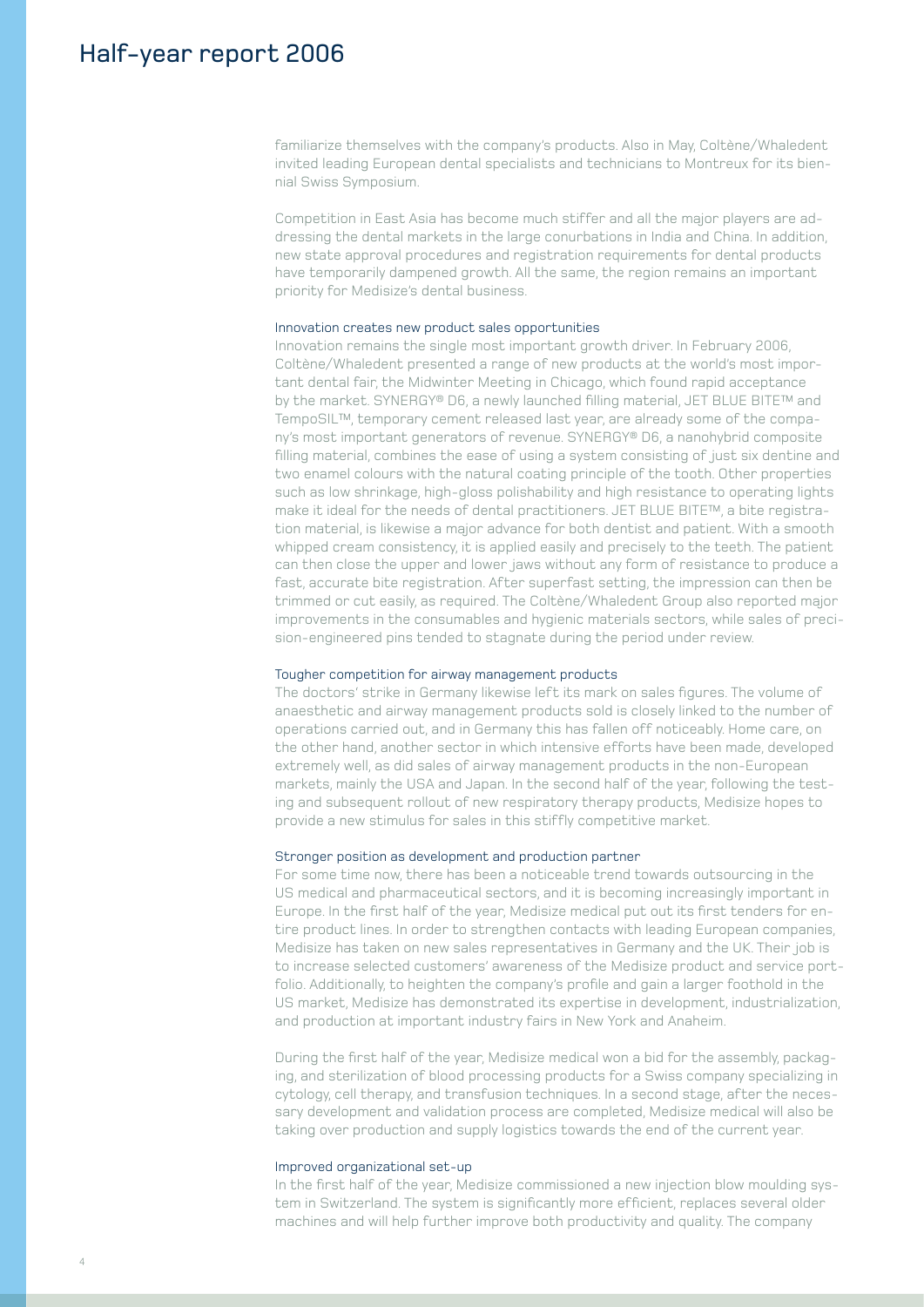attaches particular importance to having uniform quality standards at its various production centers and, in a first step towards achieving this, is introducing the same documentation and quality control system at all its facilities. This gives the company clear advantages when dealing with customers but also has benefits at the operative level, because production can be relocated more easily from one factory to another and the ensuing cost advantages more efficiently exploited. In the Czech Republic, Medisize has succeeded in buying out the interest of a minority shareholder in its Czech subsidiary so that this company is now wholly owned by Medisize Holding.

### Outlook

In view of the solid performance of its dental business and the positive outlook for the medical activities in the second half of this year, Medisize Holding continues to expect for the whole of fiscal 2006 sales of around CHF 260 million as compared to last year's sales of CHF 246.9 Mio under IFRS. In the health care markets Medisize focuses on, the second half-year is traditionally stronger than the first semester. Due to the indirect distribution structure, sales typically increase towards the end of the year. Medisize thus expects to achieve the targeted EBIT of CHF 32.5 million (previous year CHF 27.2 million under IFRS).

Yours sincerely Medisize Holding AG

Jag

Dr. Paul Hälg Chairman of the Board of Directors

HAA

Jerry Sullivan Chief Executive Officer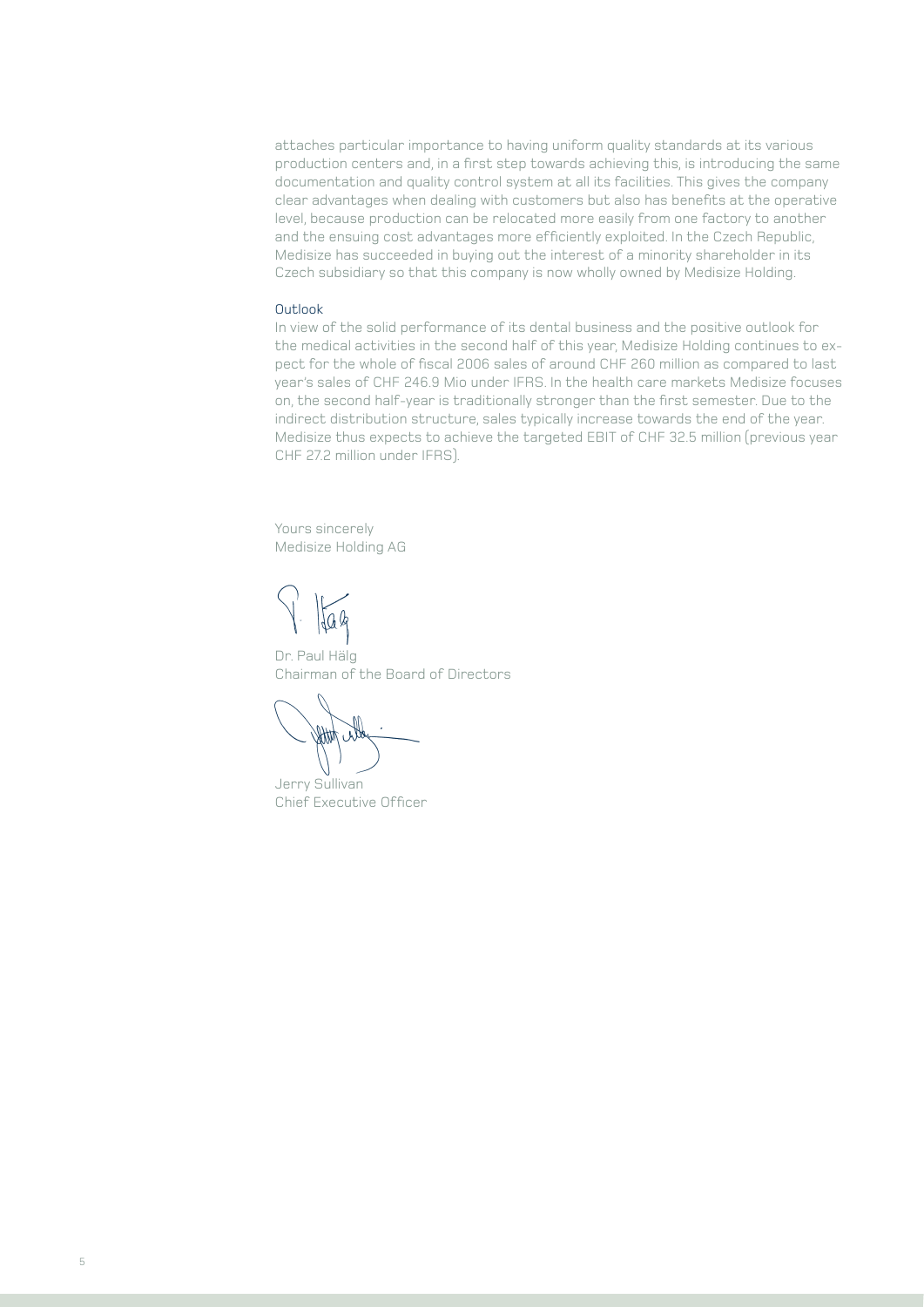## Group Income Statement (condensed)

| IN CHF 1000                                       |           |                   |
|---------------------------------------------------|-----------|-------------------|
|                                                   | 1 HY 2006 | 1 HY 2005         |
|                                                   |           |                   |
| Income statement                                  |           | PRO FORMA FIGURES |
| Net sales                                         | 127 600   | 122 300           |
| Cost of goods and materials                       | $-42800$  | $-38100$          |
| Personnel expenses                                | $-41400$  | $-39800$          |
| Other operating expenses                          | $-7100$   |                   |
| Marketing and administrative expenses             | $-16100$  | $-27300$          |
| Sundry operating result                           | $-600$    |                   |
| Depreciation and Amortization                     | $-4900$   | $-4300$           |
| Operating profit                                  | 14700     | 12 800            |
| Financial expenses                                | $-2600$   |                   |
| Financial income                                  | 900       |                   |
| Profit before tax                                 | 13 000    |                   |
| Tax expense                                       | $-2900$   |                   |
| Profit after tax                                  | 10 100    |                   |
| Minority interests                                |           |                   |
| Group profit                                      | 10 10 0   |                   |
| Earnings per registered share                     | CHF 2.15  |                   |
| Diluted earnings per registered share             | CHF 2.15  |                   |
|                                                   |           |                   |
|                                                   |           |                   |
| Depreciation and amortization                     | 1 HY 2006 |                   |
| Group cash flow (profit after tax + depreciation) | 15 000    |                   |
|                                                   |           |                   |
| <b>EBITDA</b>                                     | 19 600    |                   |
|                                                   |           |                   |

| Group profit              | 10 100  |  |
|---------------------------|---------|--|
| Minority interests        | $\sim$  |  |
| Tax expense               | $-2900$ |  |
| Financial expenses/income | $-1700$ |  |
| EBIT (Operating profit)   | 14 700  |  |
| Depreciation              | $-4900$ |  |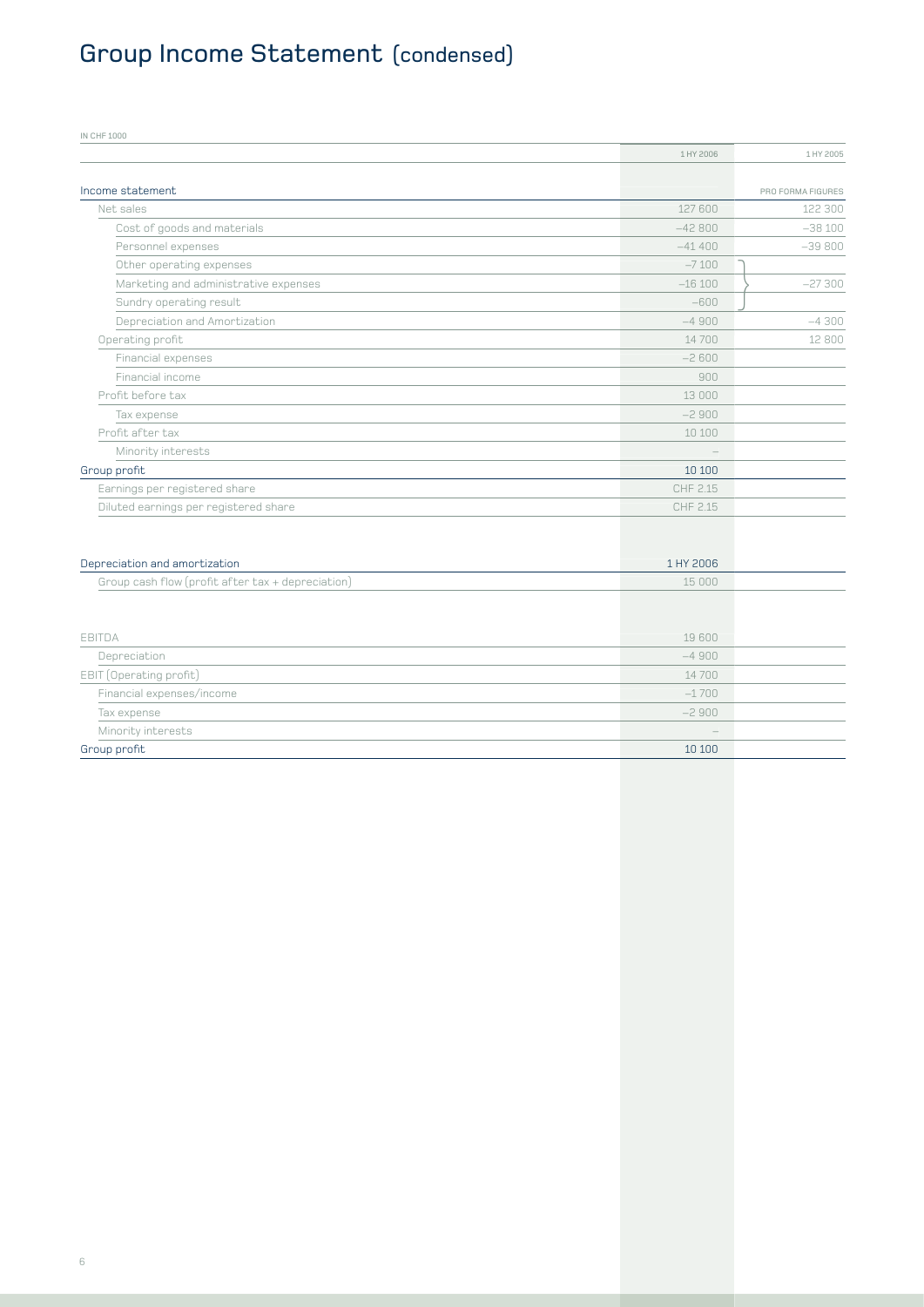# Group Balance Sheet (condensed)

| <b>IN CHF 1000</b>                               |             |             |
|--------------------------------------------------|-------------|-------------|
|                                                  |             | (CARVE-OUT) |
|                                                  | 30.6.2006   | 1.1.2006    |
|                                                  |             |             |
| Assets                                           |             |             |
| Cash and cash equivalents                        | 25 055      | 25 746      |
| Accounts receivable and accruals                 | 58 814      | 47823       |
| Inventories                                      | 50 073      | 53750       |
| Current assets                                   | 133 942     | 127 319     |
| Plant and equipment                              | 20 812      | 21 621      |
| Real estate                                      | 38730       | 40 822      |
| Property, plant and equipment                    | 59 542      | 62 443      |
| <b>Financial assets</b>                          | $\mathbf 1$ | 2           |
| Intangible assets                                | 61639       | 62 179      |
| Deferred tax assets                              | 1064        | 2027        |
| Non-current assets                               | 122 246     | 126 651     |
| <b>Total assets</b>                              | 256 188     | 253 970     |
| <b>Equity and liabilities</b>                    |             |             |
| Bank loans                                       | 7988        | 11 501      |
| Accounts payable and accruals                    | 29 322      | 25 860      |
| Short-term provisions                            | 4 4 4 0     | 2 917       |
| Current liabilities                              | 41750       | 40 278      |
|                                                  |             |             |
| Mortgage and loans                               | 58 208      | 63 091      |
| Other long-term liabilities                      | 10 914      | 11 134      |
| Long-term provisions                             | 7757        | 8 0 8 4     |
| Non-current liabilities                          | 76 879      | 82 309      |
| <b>Total liabilities</b>                         | 118 629     | 122 587     |
|                                                  |             |             |
| Share capital                                    | 23 287      | 23 400      |
| Additional paid-in capital and retained earnings | 121 132     | 112 897     |
| Currency translation adjustments                 | $-6860$     | $-4914$     |
| Total equity                                     | 137 559     | 131 383     |
| Total equity and liabilities                     | 256 188     | 253 970     |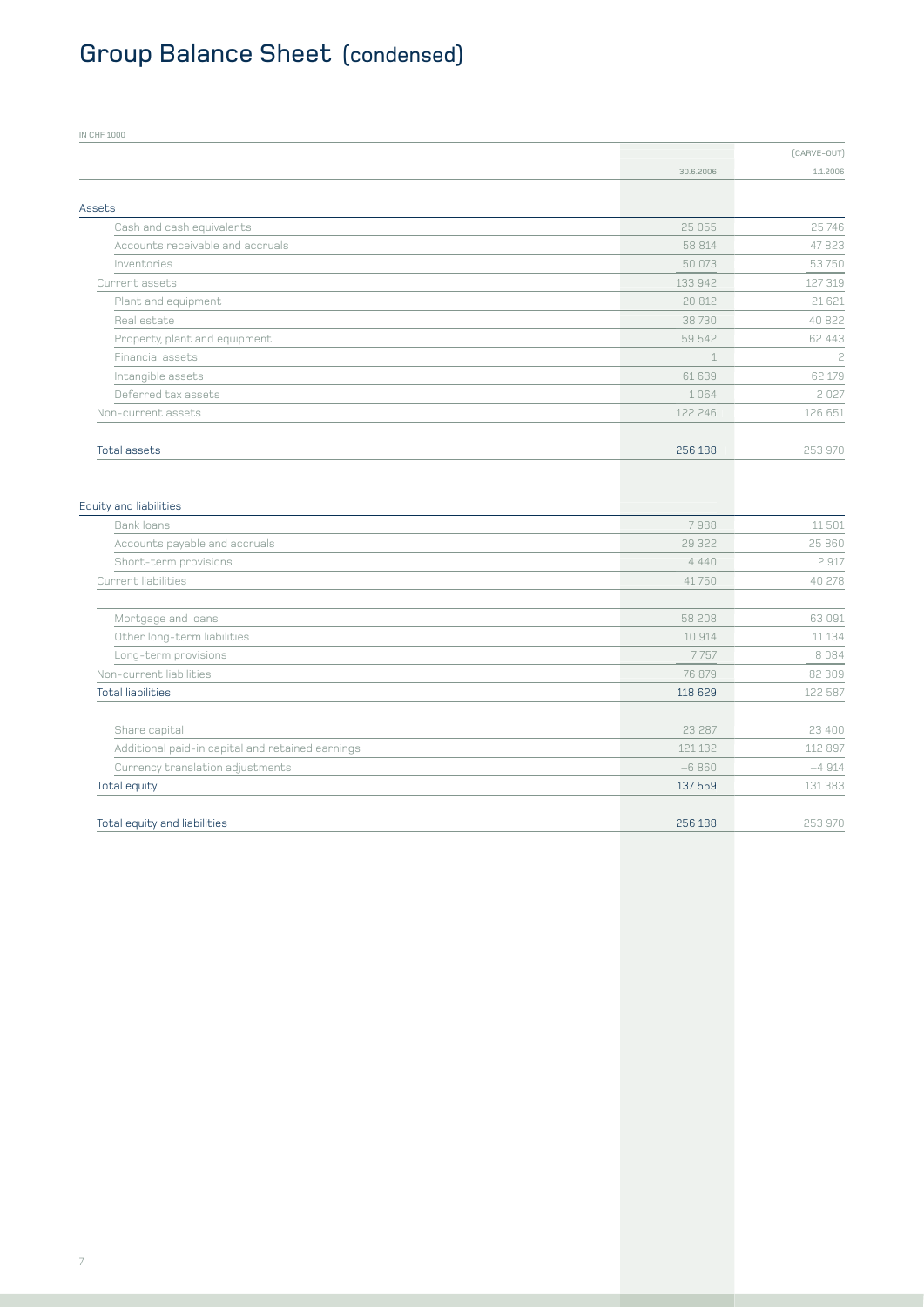## Group Cash Flow Statement (condensed)

| <b>IN CHF 1000</b>                             |           |
|------------------------------------------------|-----------|
|                                                | 1 HY 2006 |
|                                                |           |
| Cash flow from operating activities            | 11966     |
| Investments in fixed assets (net)              | $-2091$   |
| Financial investments (net)                    |           |
| Investments in intangible assets (net)         | $-553$    |
|                                                |           |
| Cash flow from investment activities           | $-2644$   |
| Change in current bank loans                   | $-209$    |
| Change in non-current bank and other loans     | $-7072$   |
| Change in non-current payables                 | $-148$    |
| Lease payments                                 | $-84$     |
| Purchase of treasury stock                     | $-1963$   |
| Cash flow from financing activities            | $-9,476$  |
|                                                |           |
| Exchange rate differences                      | $-537$    |
| Change in cash and cash equivalents            | $-691$    |
|                                                |           |
| Cash and cash equivalents at beginning of year | 25746     |
| Cash and cash equivalents at end of half year  | 25 055    |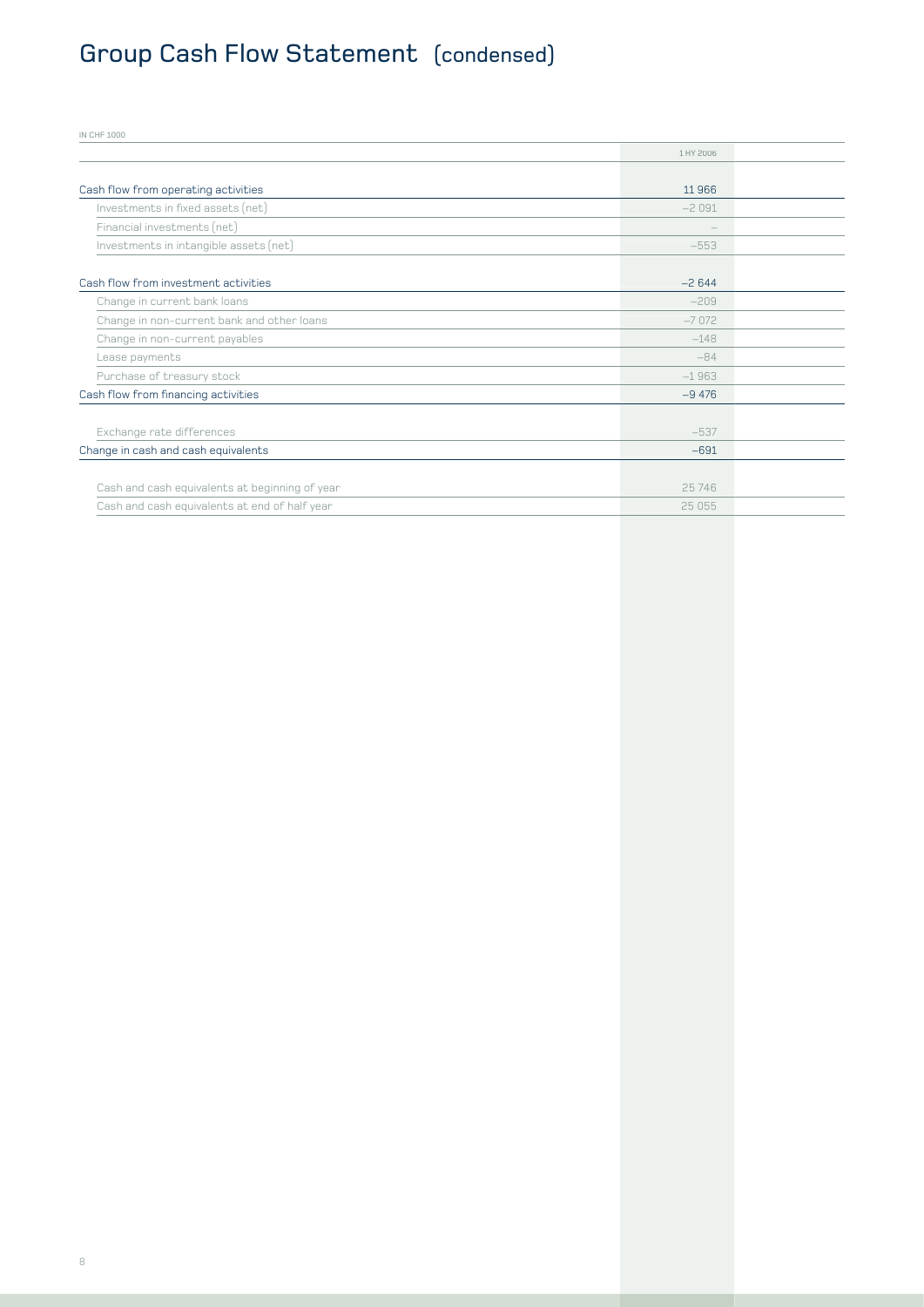## Segment Information (condensed)

| IN CHF MIO.             |           |         |                   |                              |
|-------------------------|-----------|---------|-------------------|------------------------------|
|                         | 1 HY 2006 |         | 1 HY 2005         | CHANGE IN %; COMPARABLE WITH |
| Net sales               |           |         | PRO FORMA FIGURES | TODAY'S STRUCTURE            |
| Health Care             | 127.6     | 100.0%  | 122.3             | $+4.3%$                      |
| Other/Consolidation     |           | $0.0\%$ |                   |                              |
| Total net sales         | 127.6     | 100.0%  | 122.3             | $+4.3%$                      |
| <b>EBITDA</b>           |           |         |                   |                              |
| Health Care             | 19.9      | 15.6%   | 17.1              | $+16.4%$                     |
| Other/Consolidation     | $-0.3$    | $-0.2%$ |                   |                              |
| <b>Total EBITDA</b>     | 19.6      | 15.4%   | 17.1              | $+14.6%$                     |
| Operating profit (EBIT) |           |         |                   |                              |
| Health Care             | 15.0      | 11.8%   | 12.8              | $+17.2\%$                    |
| Other/Consolidation     | $-0.3$    | $-0.2%$ |                   |                              |
| <b>Total EBIT</b>       | 14.7      | 11.5%   | 12.8              | $+14.8%$                     |
| EBIT in % of net sales  |           |         |                   |                              |

| Health Care         | 11.8% | 10.5% |  |
|---------------------|-------|-------|--|
| Other/Consolidation |       |       |  |
| Total EBIT in %     | 11.5% |       |  |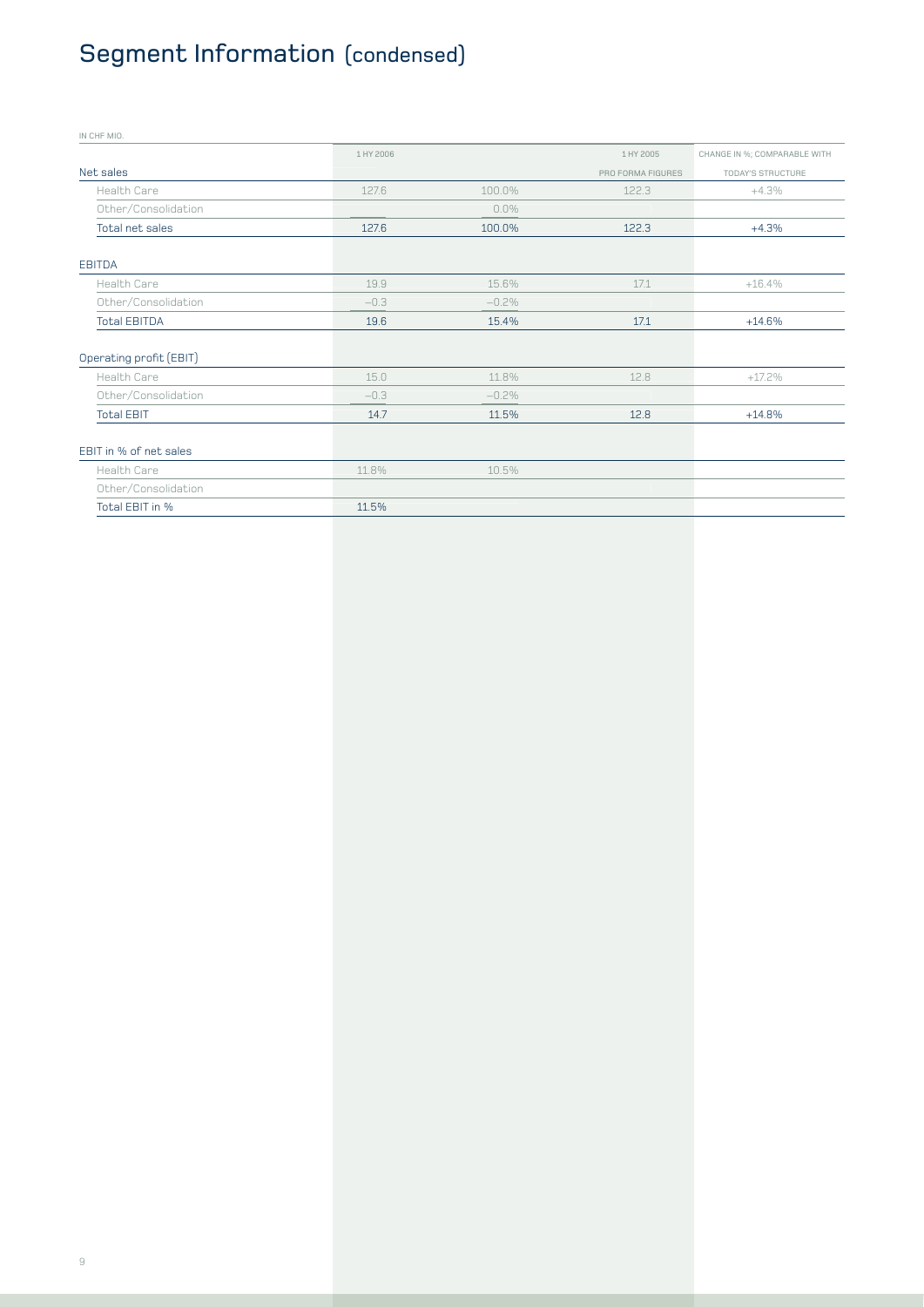## Shareholders' Equity and Minority Interests (condensed)

| <b>IN CHF 1000</b>       |                      |              |          |                 |                  |                |
|--------------------------|----------------------|--------------|----------|-----------------|------------------|----------------|
|                          | SHAREHOLDERS' EQUITY |              |          | <b>MEDISIZE</b> |                  |                |
|                          | SHARE                | CUR. TRANSL. | RETAINED | SHAREHOLDERS'   | <b>MINORITY</b>  | TOTAL          |
|                          | CAPITAL              | ADJUSTMENTS  | EARNINGS | EQUITY          | <b>INTERESTS</b> | EQUITY         |
| 30.6.2005                | 0                    | 0            | 0        | 0               | 0                | $\overline{0}$ |
| Formation (13.12.2005)   | 23 400               |              |          | 23 400          |                  | 23 400         |
| Split-off                |                      | $-8963$      | 112 897  | 103 934         |                  | 103 934        |
| Year Group result        |                      |              |          |                 |                  | $\cup$         |
| Currency effects         |                      | 4049         |          | 4049            |                  | 4049           |
| 31.12.2005               | 23 400               | $-4914$      | 112 897  | 131 383         | $\mathbf 0$      | 131 383        |
| Half-year Group result   |                      |              | 10 085   | 10 085          |                  | 10 085         |
| Change in Treasury stock | $-113$               |              | $-1850$  | $-1963$         |                  | $-1963$        |
| Currency effects         |                      | $-1946$      |          | $-1946$         |                  | $-1946$        |
| 30.6.2006                | 23 287               | $-6860$      | 121 132  | 137 559         | $\mathbf 0$      | 137 559        |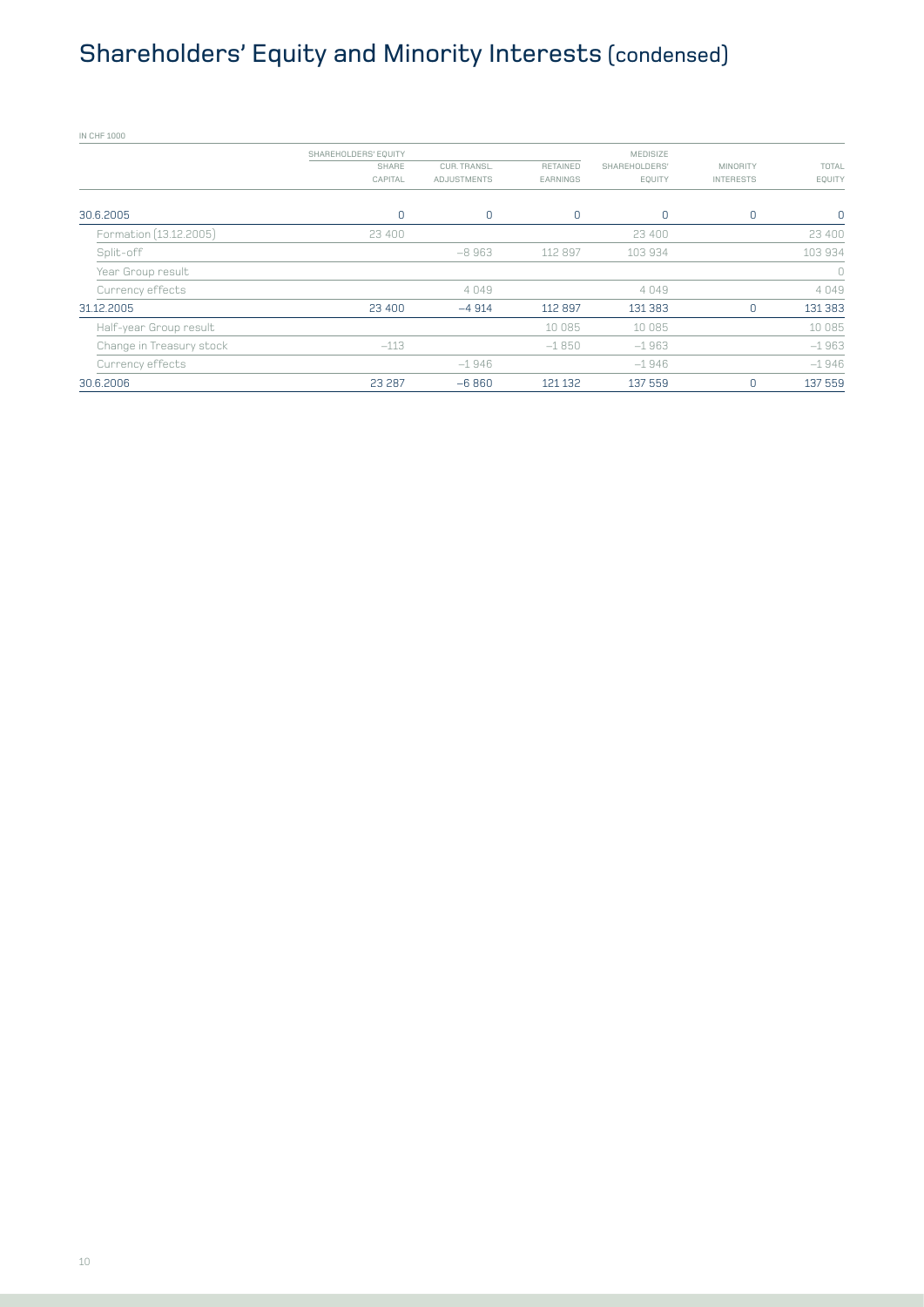### Selected Notes

This unaudited consolidated half year report was prepared in accordance with IAS 34, using the same principles of consolidation and accounting polices as in the year-end report 2005 of Gurit-Heberlein Group. The new standards effective as at January 1, 2006 led to no changes in this half-year report as at June 30, 2006.

As announced at the end of summer 2005, the Medisize Group was formed as at 1.1.2006 based on the former Health Care division of Gurit-Heberlein Group. The shares of Medisize Holding AG are listed on SWX Swiss Exchange since June 23, 2006.

#### EXCHANGE RATES IN CHF

|       |            | 1 HY      |        |           | Ø<br>1 HY |
|-------|------------|-----------|--------|-----------|-----------|
|       | 31.12.2005 | 30.6.2006 | 2006   | 30.6.2005 | 2005      |
| 1 USD | 1.3150     | 1.2493    | 1.2697 | 1.2800    | 1.2020    |
| 1 EUR | 1.5580     | 1.5655    | 1.5609 | 1.5500    | 1.5460    |
| 1 GBP | 2,2600     | 2.2619    | 2.2725 | 2.2300    | 2.2520    |